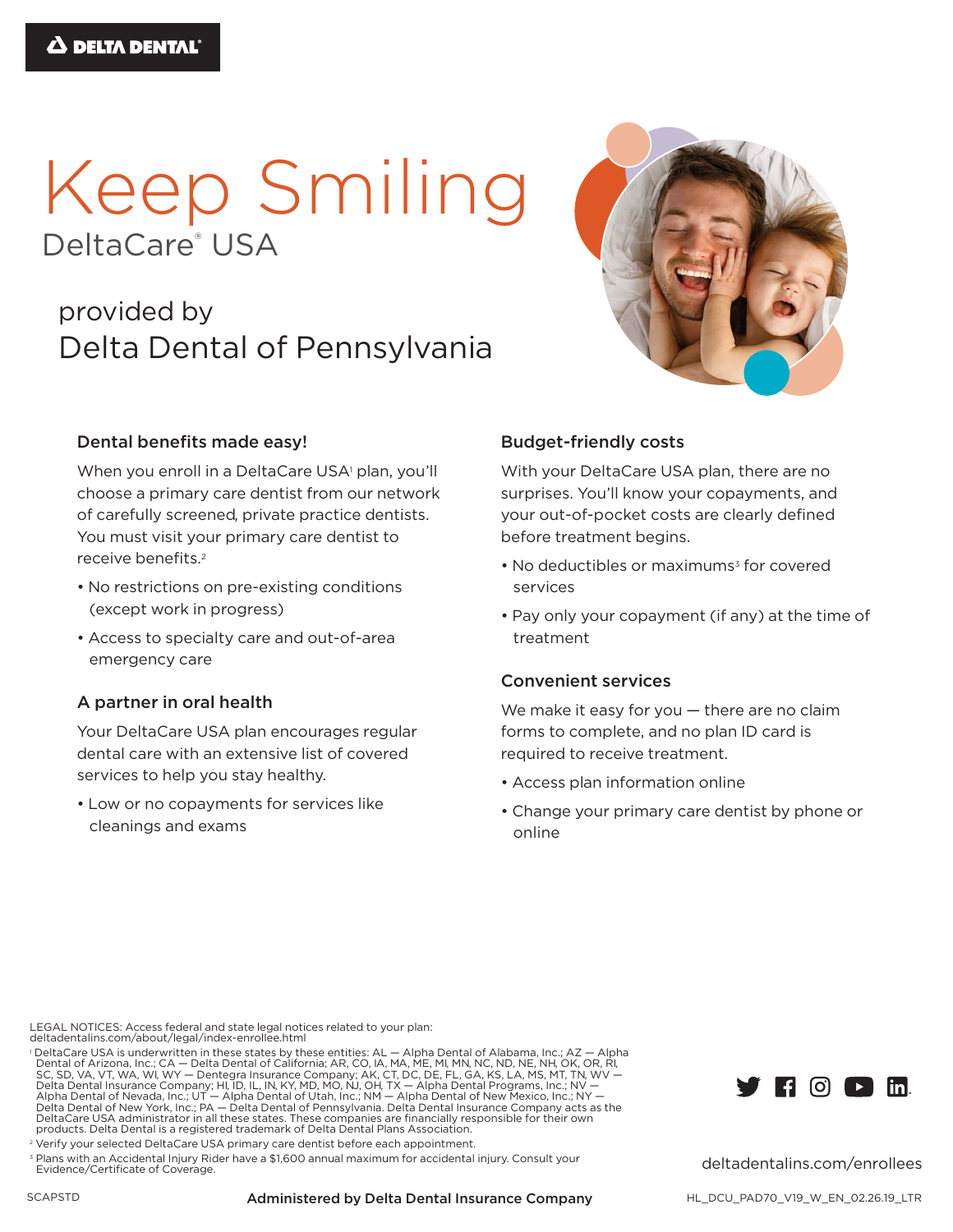# Frequently Asked Questions

# What you need to know about your DeltaCare USA plan

#### Getting started

- 1. How do I enroll in a DeltaCare USA plan? Simply complete the enrollment process as directed by your benefits administrator. Be sure to select a primary care network dentist for yourself or your dependents, and indicate this dentist and the name of your group when you enroll.
- 2. How do I get started using my DeltaCare USA plan?

Once we process your enrollment, we'll mail you welcome materials that will include:

- The name, address and phone number of your selected primary care dentist: Simply call the dental facility to make an appointment. Important note: In order to receive benefits under your plan, you must visit your primary care network dentist for all services. If you require treatment from a specialist, your primary care dentist will coordinate a referral for you. You can change your primary care dentist by contacting us.
- Your Evidence/Certificate of Coverage (plan booklet): This useful document provides a thorough description of how to use your benefits, including covered services, copayments and any limitations and exclusions of your plan.
- An ID card: This card is for your records only you do not need to present it in order to receive treatment.
- 3. How long will it take to get an appointment with my primary care dentist?

Two to four weeks<sup>1</sup> is a reasonable amount of time to wait for a routine, non-urgent appointment. If you require a specific time, you may need to wait longer. Most DeltaCare USA dentists are in private group practices, which generally offer greater appointment availability and extended office hours.

#### 4. How much will my dental treatments cost? How do I pay?

With your DeltaCare USA plan, some services are covered at no cost, while others have a copayment (amount you pay) for certain services. To find out how much a treatment will cost, refer to the "Description of Benefits and Copayments" in this brochure for a list of covered services and copayments. It's a good idea to bring your Evidence/Certificate of Coverage to your appointment in case you need to discuss your copayment for a service with your dentist. If you have any questions about the charges for a service, please contact Customer Service. If you receive treatment that requires a copayment, simply pay the dental facility at the time of service.

#### Choosing a dentist

- 5. How do I select my primary care dentist? When you enroll, you must select a primary care dentist from the DeltaCare USA network. To search for a dentist, use the "Find a Dentist" tool at deltadentalins.com and select the DeltaCare USA as your network. If you do not select a dentist when you enroll, we will choose one for you.
- 6. Does everyone in my family have to choose the same primary care dentist? No. Each family member can select his or her own primary care network dentist.
- 7. Can I change my primary care dentist? Yes. You can request to change your primary care dentist at any time. Simply visit our website and log on to your online account or call or write to Customer Service. Change requests received by the 2<sup>1st</sup> of the month will become effective the first day of the following month.

<sup>1</sup> In TX, three weeks is a reasonable amount of time to wait for a routine, non-urgent appointment. In TX, there is no limit on the number of miles or on the dollar amount per emergency.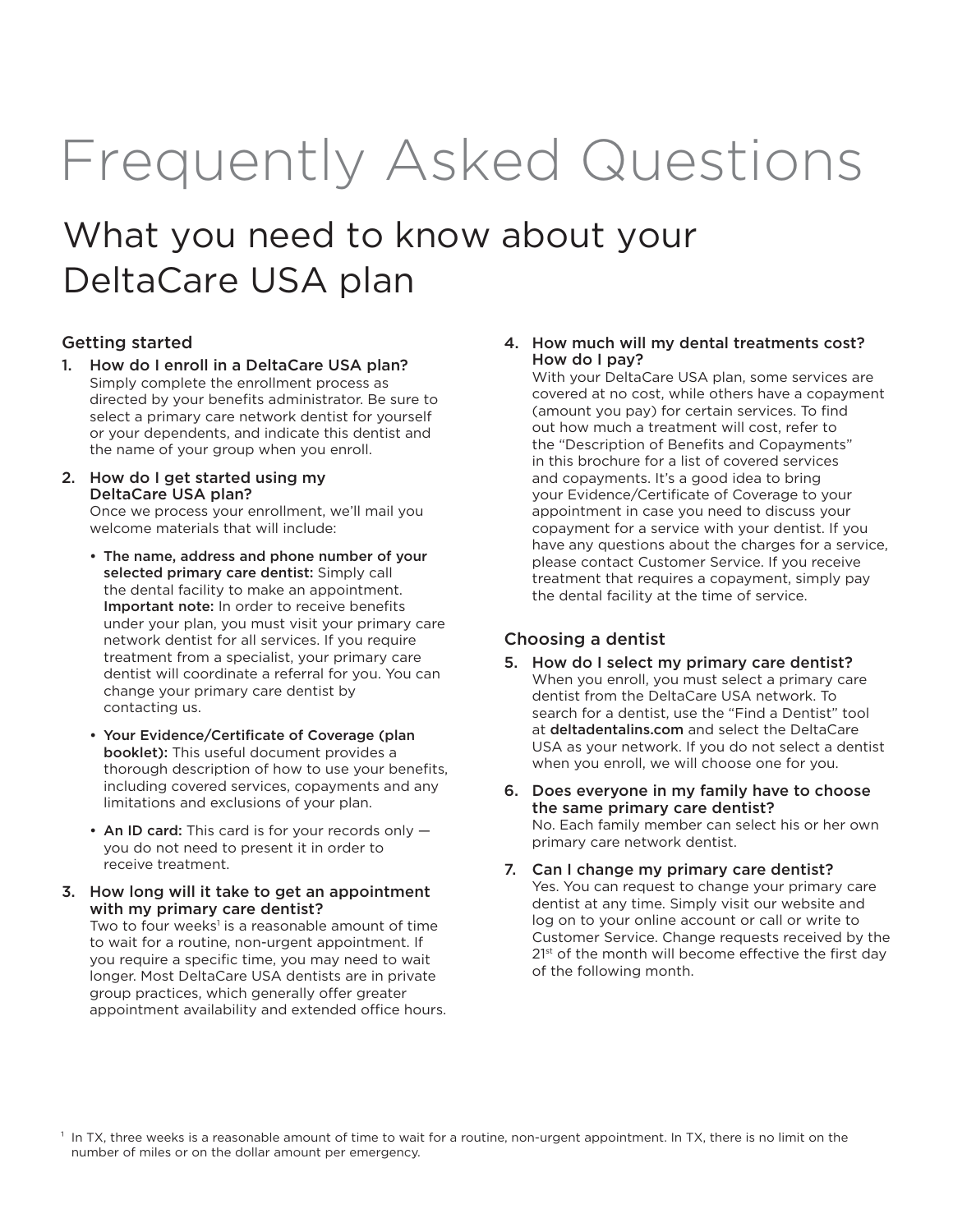- 8. My dentist says she is a Delta Dental dentist, but she isn't listed in the DeltaCare USA directory. Can I still visit her for services? No. You must visit your selected primary care network dentist to receive benefits under this plan. Delta Dental has many networks, and participation may vary — not all Delta Dental dentists are DeltaCare USA dentists.
- 9. What should I do if I need to see a specialist? If you require specialty dental care — such as oral surgery, endodontics, periodontics or pediatric dentistry — contact your primary care dentist to request a referral. Specialty dental services not performed by your selected primary care dentist must be authorized by us. You are responsible for any applicable copayments.

#### General plan information

10. If I'm traveling, is emergency treatment covered under my plan?

You and your eligible dependents have out-of-area coverage for dental emergencies when you are more than 35 miles<sup>2</sup> from your primary care dentist. Your out-of-area emergency benefit (typically limited to \$100 per person<sup>3</sup>) is for services to relieve pain until you can return to your primary care network dentist. Standard plan limitations, exclusions and copayments may apply.

#### 11. Can I access my plan online?

Yes. Visit deltadentalins.com to create a free, secure online account. You can access your plan benefits and ID card, select (or change) your primary care dentist and more.

- 12. Does my plan cover pre-existing conditions? What about treatments that are in progress? Treatment for pre-existing conditions (except work in progress<sup>3</sup>), including missing or extracted teeth, is covered under your plan. Treatment in progress includes services such as preparations for crowns or root canals, or impressions for dentures. If you started treatment before your plan's effective date, you and your prior dental carrier are responsible for any costs. Some DeltaCare USA plans may cover inprogress orthodontic treatment.
- 13. Does my plan cover teeth whitening? Yes. External bleaching is a benefit under your DeltaCare USA plan. Review your plan booklet for more information and talk to your dentist about your options.
- 14. Does my plan cover tooth-colored fillings and crowns? Yes. Porcelain and other tooth-colored materials are included in this plan.
- 15. What if I have additional questions about my plan?

Please contact us for additional support. Our Customer Service representatives can answer benefits questions as well as help you change your primary care dentist or arrange for urgent care referrals. See the back page of this brochure for our contact information.

<sup>2</sup> In TX, there is no limit on the number of miles or on the dollar amount per emergency.

<sup>3</sup> In TX, there is no exception for work in progress for covered DeltaCare USA benefits.

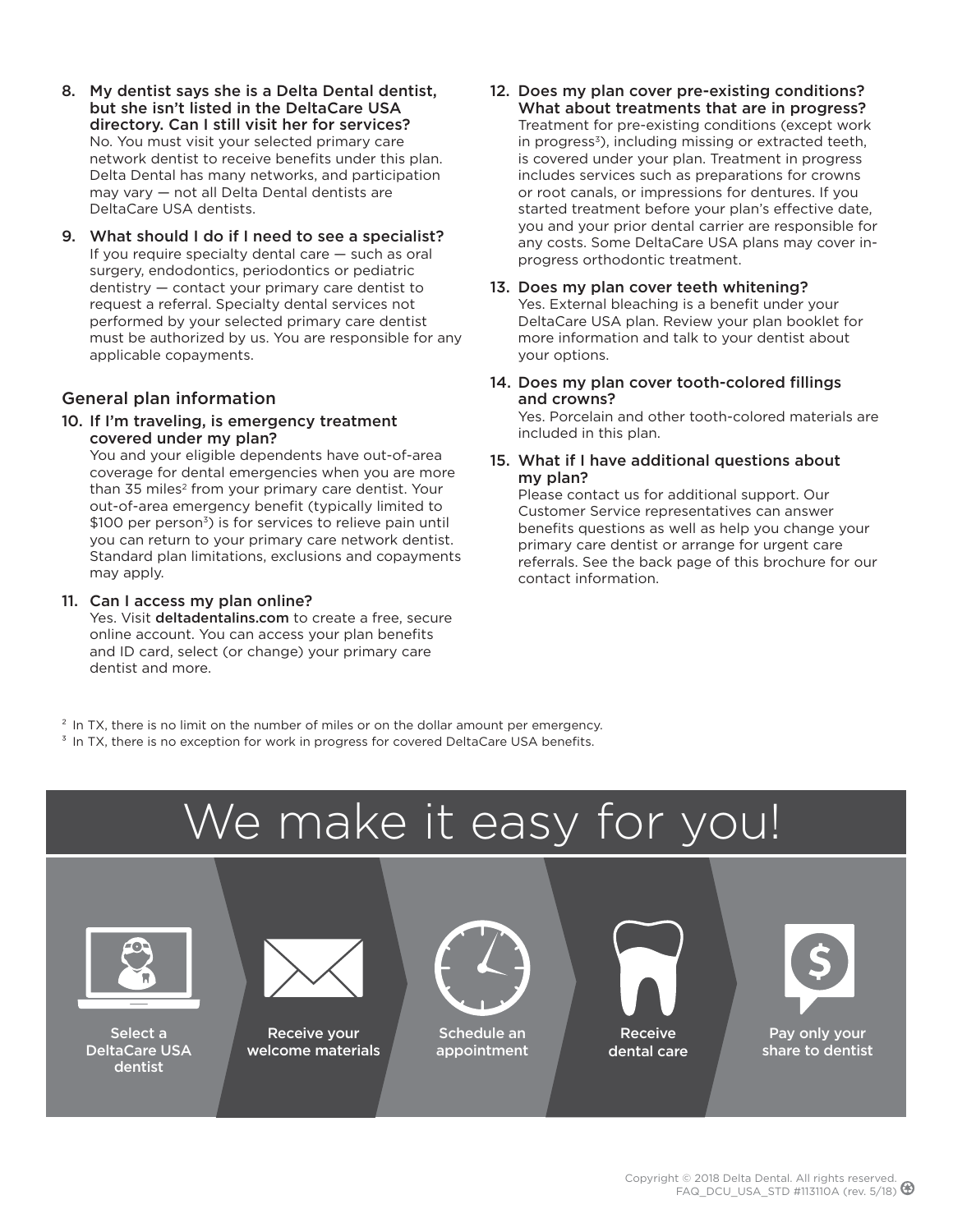### **SCHEDULE A**

#### **Description of Benefits and Copayments**

The Benefits shown below are performed as deemed appropriate by the attending Contract Dentist subject to the limitations and exclusions of the Program. Please refer to Schedule B for further clarification of Benefits. Enrollees should discuss all treatment options with their Contract Dentist prior to services being rendered.

Text that appears in italics below is specifically intended to clarify the delivery of Benefits under the DeltaCare USA Program and is not to be interpreted as Current Dental Terminology ("CDT"), CDT-2019 procedure codes, descriptors or nomenclature that are under copyright by the American Dental Association ("ADA"). The ADA may periodically change CDT codes or definitions. Such updated codes, descriptors and nomenclature may be used to describe these covered procedures in compliance with federal legislation.

#### CODE DESCRIPTION

**ENROLLEE PAYS** 

#### D0100-D0999 **I. DIAGNOSTIC**

| D0120       |                                                                                                            |         |
|-------------|------------------------------------------------------------------------------------------------------------|---------|
| D0140       |                                                                                                            |         |
| D0145       | Oral evaluation for a patient under three years of age and counseling with primary caregiver  No Cost      |         |
| D0150       |                                                                                                            |         |
| D0170       | Re-evaluation - limited, problem focused (established patient; not post-operative visit)  No Cost          |         |
| D0171       |                                                                                                            |         |
| D0180       |                                                                                                            |         |
| D0190       |                                                                                                            |         |
| D0191       |                                                                                                            |         |
| D0210       | Intraoral - complete series of radiographic images - limited to 1 series every 24 months  No Cost          |         |
| D0220       |                                                                                                            |         |
| D0230       |                                                                                                            |         |
| D0240       |                                                                                                            |         |
| D0270       |                                                                                                            |         |
| D0272       |                                                                                                            |         |
| D0273       |                                                                                                            |         |
| D0274       | Bitewings - four radiographic images - limited to 1 series every 6 months  No Cost                         |         |
| D0277       |                                                                                                            |         |
| D0330       |                                                                                                            |         |
| D0431       | Adjunctive pre-diagnostic test that aids in detection of mucosal abnormalities including                   |         |
|             | premalignant and malignant lesions, not to include cytology or biopsy procedures                           | \$50.00 |
|             |                                                                                                            | \$11.00 |
|             |                                                                                                            |         |
|             | D0472 Accession of tissue, gross examination, preparation and transmission of written report  No Cost      |         |
| D0473       | Accession of tissue, gross and microscopic examination, preparation and transmission of written            |         |
| D0474       | Accession of tissue, gross and microscopic examination, including assessment of surgical margins           |         |
|             |                                                                                                            |         |
|             | D0601 Caries risk assessment and documentation, with a finding of low risk - 1 every 3 years  No Cost      |         |
|             | D0602 Caries risk assessment and documentation, with a finding of moderate risk - 1 every 3 years          | No Cost |
|             | D0603 Caries risk assessment and documentation, with a finding of high risk - 1 every 3 years              | No Cost |
|             | D0999 Unspecified diagnostic procedure, by report - includes office visit, per visit (in addition to other |         |
|             |                                                                                                            |         |
| D1000-D1999 | <b>II. PREVENTIVE</b>                                                                                      |         |
| D1110       | Prophylaxis cleaning- adult - limited to 2 D1110, D1120 or D4346 per calendar year  No Cost                |         |
| D1110       |                                                                                                            |         |
| D1120       | Prophylaxis cleaning - child - limited to 2 D1110, D1120 or D4346 per calendar year  No Cost               |         |
| D1120       |                                                                                                            | \$30.00 |
| D1206       | Topical application of fluoride varnish - child to age 19; 2 D1206 or D1208 per calendar year  No Cost     |         |
| D1208       | Topical application of fluoride - excluding varnish - child to age 19; 2 D1206 or D1208 per calendar       |         |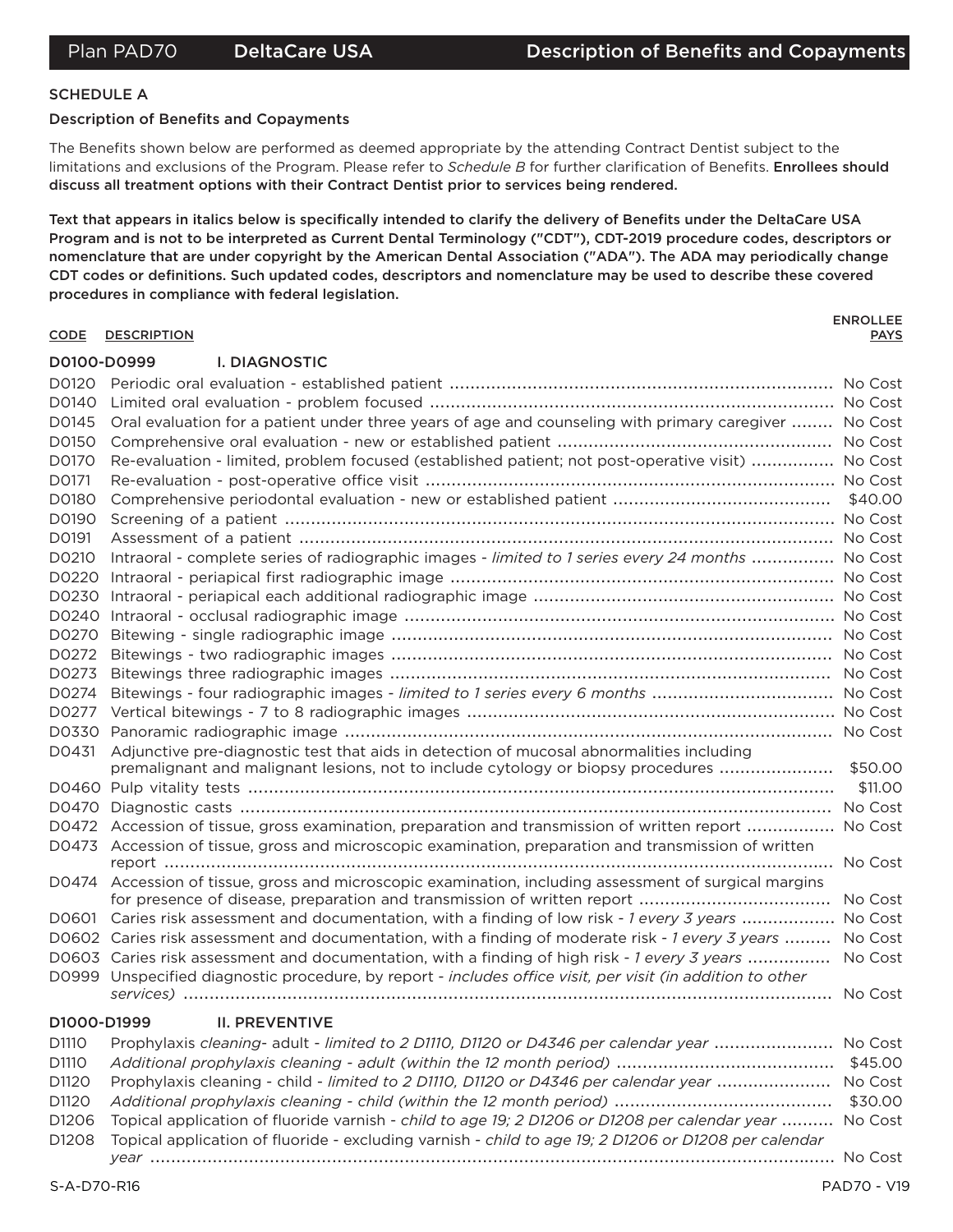D1330 D<sub>1351</sub> \$15,00 D<sub>1352</sub> Preventive resin restoration in a moderate to high caries risk patient - permanent tooth - limited to \$15.00 D<sub>1353</sub> \$15,00 D1354 Interim caries arresting medicament application - per tooth - child to age 19; 2 per calendar year ... No Cost D<sub>1510</sub> \$95,00 D1516 D<sub>1517</sub> D1555 D1575 

#### D2000-D2999 **III. RESTORATIVE**

- Includes polishing, all adhesives and bonding agents, indirect pulp capping, bases, liners and acid etch procedures.

- When there are more than six crowns in the same treatment plan, an Enrollee may be charged an additional \$130.00 per crown, bevond the 6th unit.

- Replacement of crowns, inlays and onlays requires the existing restoration to be 5+ years old.

| D2140             |                                                                                         | \$16,00            |
|-------------------|-----------------------------------------------------------------------------------------|--------------------|
| D2150             |                                                                                         | \$21.00            |
| D2160             |                                                                                         | \$26.00            |
| D2161             |                                                                                         | \$32.00            |
| D2330             |                                                                                         | \$21.00            |
| D2331             |                                                                                         | \$26.00            |
| D2332             |                                                                                         | \$32.00            |
| D2335             | Resin-based composite - four or more surfaces or involving incisal angle (anterior)     | \$80.00            |
| D2390             |                                                                                         |                    |
| D2391             |                                                                                         | \$42.00            |
| D2392             |                                                                                         | \$53.00            |
| D2393             |                                                                                         | \$74.00            |
| D2394             |                                                                                         |                    |
| D2510             |                                                                                         |                    |
| D2520             |                                                                                         |                    |
| D2530             |                                                                                         |                    |
| D2542             |                                                                                         |                    |
| D2543             |                                                                                         |                    |
| D2544             |                                                                                         |                    |
| D2740             |                                                                                         |                    |
| D2750             |                                                                                         |                    |
| D <sub>2751</sub> |                                                                                         |                    |
| D2752             |                                                                                         |                    |
| D2780             |                                                                                         |                    |
| D2781             |                                                                                         |                    |
| D2782             |                                                                                         |                    |
| D2790             |                                                                                         |                    |
| D2791             |                                                                                         |                    |
| D2792             |                                                                                         |                    |
| D2794             |                                                                                         |                    |
| D2910             | Re-cement or re-bond inlay, onlay, veneer or partial coverage restoration               | \$41.00            |
| D2915             | Re-cement or re-bond indirectly fabricated or prefabricated post and core               | \$41.00            |
| D2920             |                                                                                         | \$41.00            |
| D2921             |                                                                                         | \$80.00            |
| D2929             |                                                                                         | \$98.00            |
| D2930             |                                                                                         | \$98.00            |
| D2931             |                                                                                         | \$98.00            |
| D2932             |                                                                                         | \$120.00           |
| D2933             | Prefabricated stainless steel crown with resin window - anterior primary tooth \$145.00 |                    |
| D2934             |                                                                                         |                    |
| S-A-D70-R16       |                                                                                         | <b>PAD70 - V19</b> |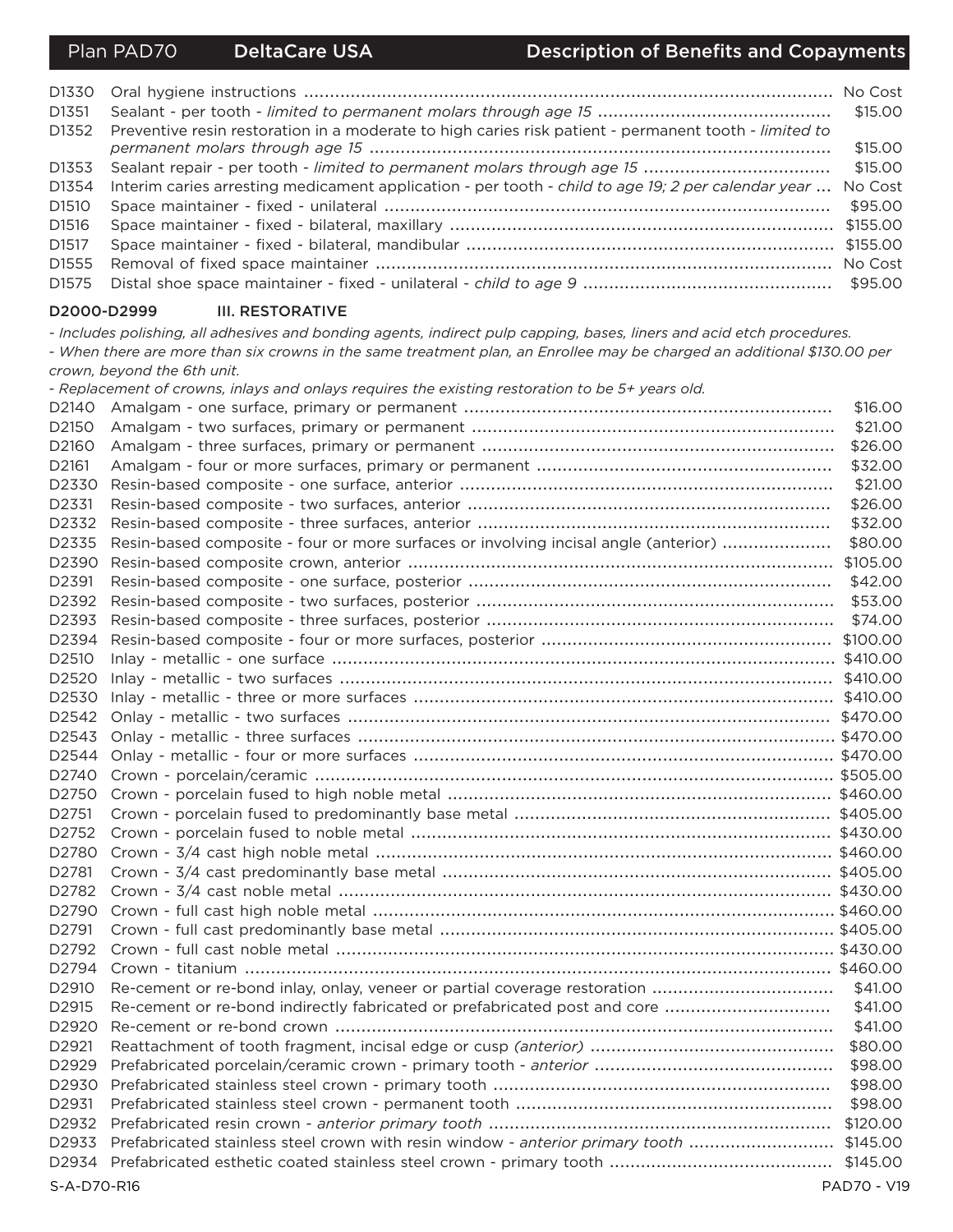| D2940             |                                                                                                      | \$13,00  |
|-------------------|------------------------------------------------------------------------------------------------------|----------|
| D <sub>2941</sub> |                                                                                                      | \$13.00  |
| D2949             |                                                                                                      | \$98.00  |
| D <sub>2950</sub> |                                                                                                      | \$98.00  |
| D2951             |                                                                                                      | \$21.00  |
| D2952             | Post and core in addition to crown, indirectly fabricated - includes canal preparation               | \$155.00 |
| D2954             | Prefabricated post and core in addition to crown - base metal post; includes canal preparation       | \$130.00 |
| D2960             |                                                                                                      | \$95.00  |
| D <sub>2990</sub> | Resin infiltration of incipient smooth surface lesions - limited to permanent molars through age 15. | \$15.00  |
|                   | D3000-D3999<br><b>IV. ENDODONTICS</b>                                                                |          |
| D3110             |                                                                                                      | \$33.00  |
| D3120             |                                                                                                      | \$33.00  |
| D3220             | Therapeutic pulpotomy (excluding final restoration) - removal of pulp coronal to the                 |          |
|                   |                                                                                                      | \$78.00  |
| D3221             |                                                                                                      | \$78.00  |
| D3222             | Partial pulpotomy for apexogenesis - permanent tooth with incomplete root development                | \$78.00  |
| D3310             | Root canal - endodontic therapy, anterior tooth (excluding final restoration)                        | \$315.00 |
| D3320             | Root canal - endodontic therapy, premolar tooth (excluding final restoration)                        | \$370.00 |
| D3330             | Root canal - endodontic therapy, molar tooth (excluding final restoration)  \$505.00                 |          |
| D3331             |                                                                                                      | \$135.00 |
| D3332             |                                                                                                      | \$135.00 |
| D3333             |                                                                                                      | \$135.00 |
| D3346             |                                                                                                      |          |
| D3347             |                                                                                                      |          |
| D3348             |                                                                                                      |          |
| D3410             |                                                                                                      |          |
| D3421             |                                                                                                      |          |
| D3425             |                                                                                                      |          |
| D3426             |                                                                                                      |          |
| D3427             |                                                                                                      |          |
| D3430             |                                                                                                      |          |

#### D4000-D4999 **V. PERIODONTICS**

|       | - Includes preoperative and postoperative evaluations and treatment under a local anesthetic.        |          |
|-------|------------------------------------------------------------------------------------------------------|----------|
| D4210 | Gingivectomy or gingivoplasty - four or more contiguous teeth or tooth bounded spaces per            | \$240,00 |
| D4211 | Gingivectomy or gingivoplasty - one to three contiguous teeth or tooth bounded spaces per            | \$120.00 |
| D4212 | Gingivectomy or gingivoplasty to allow access for restorative procedure, per tooth                   | \$120.00 |
| D4240 | Gingival flap procedure, including root planing - four or more contiguous teeth or tooth bounded     |          |
|       |                                                                                                      | \$295.00 |
| D4241 | Gingival flap procedure, including root planing - one to three contiguous teeth or tooth bounded     |          |
|       |                                                                                                      | \$155.00 |
| D4245 |                                                                                                      |          |
| D4249 |                                                                                                      |          |
| D4260 | Osseous surgery (including elevation of a full thickness flap and closure) - four or more contiguous | \$595,00 |
| D4261 | Osseous surgery (including elevation of a full thickness flap and closure) - one to three contiguous | \$310.00 |
| D4263 |                                                                                                      | \$290.00 |
| D4264 | Bone replacement graft - retained natural tooth - each additional site in quadrant                   | \$225.00 |
| D4266 |                                                                                                      |          |
| D4267 | Guided tissue regeneration - nonresorbable barrier, per site (includes membrane removal)             | \$430.00 |
| D4270 |                                                                                                      | \$395,00 |
| D4275 | Non-autogenous connective tissue graft (including recipient site and donor material) first tooth,    |          |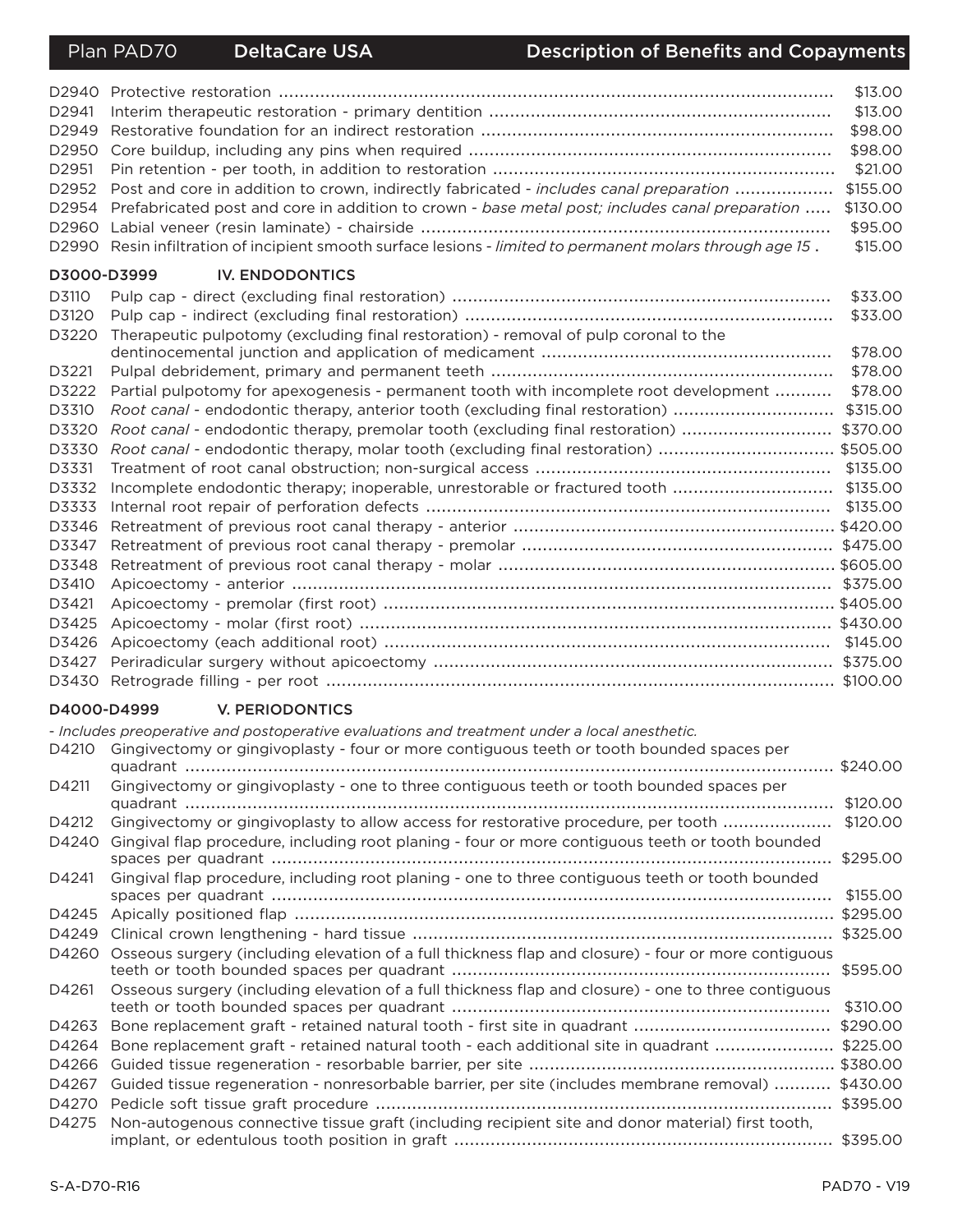|       | D4277 Free soft tissue graft procedure (including recipient and donor surgical sites) first tooth, implant,                                                                                       | \$395.00 |
|-------|---------------------------------------------------------------------------------------------------------------------------------------------------------------------------------------------------|----------|
| D4278 | Free soft tissue graft procedure (including recipient and donor surgical sites) each additional<br>contiguous tooth, implant, or edentulous tooth position in same graft site \$198.00            |          |
| D4285 | Non-autogenous connective tissue graft procedure (including recipient surgical site and donor<br>material) - each additional contiguous tooth, implant or edentulous tooth position in same graft |          |
|       |                                                                                                                                                                                                   | \$237.00 |
| D4341 | Periodontal scaling and root planing - four or more teeth per quadrant - limited to 4 quadrants                                                                                                   |          |
|       |                                                                                                                                                                                                   | \$110.00 |
|       | D4342 Periodontal scaling and root planing - one to three teeth per quadrant - limited to 4 quadrants                                                                                             | \$61,00  |
|       | D4346 Scaling in presence of generalized moderate or severe gingival inflammation - full mouth, after oral                                                                                        |          |
| D4355 | Full mouth debridement to enable a comprehensive oral evaluation and diagnosis on a subsequent                                                                                                    | \$83.00  |
| D4381 | Localized delivery of antimicrobial agents via a controlled release vehicle into diseased crevicular                                                                                              |          |
|       |                                                                                                                                                                                                   | \$45.00  |
| D4910 |                                                                                                                                                                                                   | \$78.00  |
| D4921 |                                                                                                                                                                                                   | No Cost  |

#### D5000-D5899

VI. PROSTHODONTICS (removable) - For all listed dentures and partial dentures, Copayment includes after delivery adjustments and tissue conditioning, if needed, for the first six months after placement. The Enrollee must continue to be eligible, and the service must be provided at the Contract Dentist's facility where the denture was originally delivered. - Rebases, relines and tissue conditioning are limited to 1 per denture during any 12 consecutive months. - Replacement of a denture or a partial denture requires the existing denture to be 5+ years old. D5110 D5120 D5130 D5140 D5211 Maxillary partial denture - resin base (including retentive/clasping materials, rests, and teeth) ....... \$410.00 D5212 Mandibular partial denture - resin base (including retentive/clasping materials, rests, and teeth) .... \$410.00 D5213 Maxillary partial denture - cast metal framework with resin denture bases (including any D5214 Mandibular partial denture - cast metal framework with resin denture bases (including any D5221 Immediate maxillary partial denture - resin base (including any conventional clasps, rests and D5222 Immediate mandibular partial denture - resin base (including any conventional clasps, rests and D5223 Immediate maxillary partial denture - cast metal framework with resin denture bases (including D5224 Immediate mandibular partial denture - cast metal framework with resin denture bases (including D5225 Maxillary partial denture - flexible base (including any clasps, rests and teeth) ............................ \$410.00 D5226 Mandibular partial denture - flexible base (including any clasps, rests and teeth) ..........................\$410.00 D5410 D5411 D5421 D5511 D5512 \$65.00 D5611 D5612 

S-A-D70-R16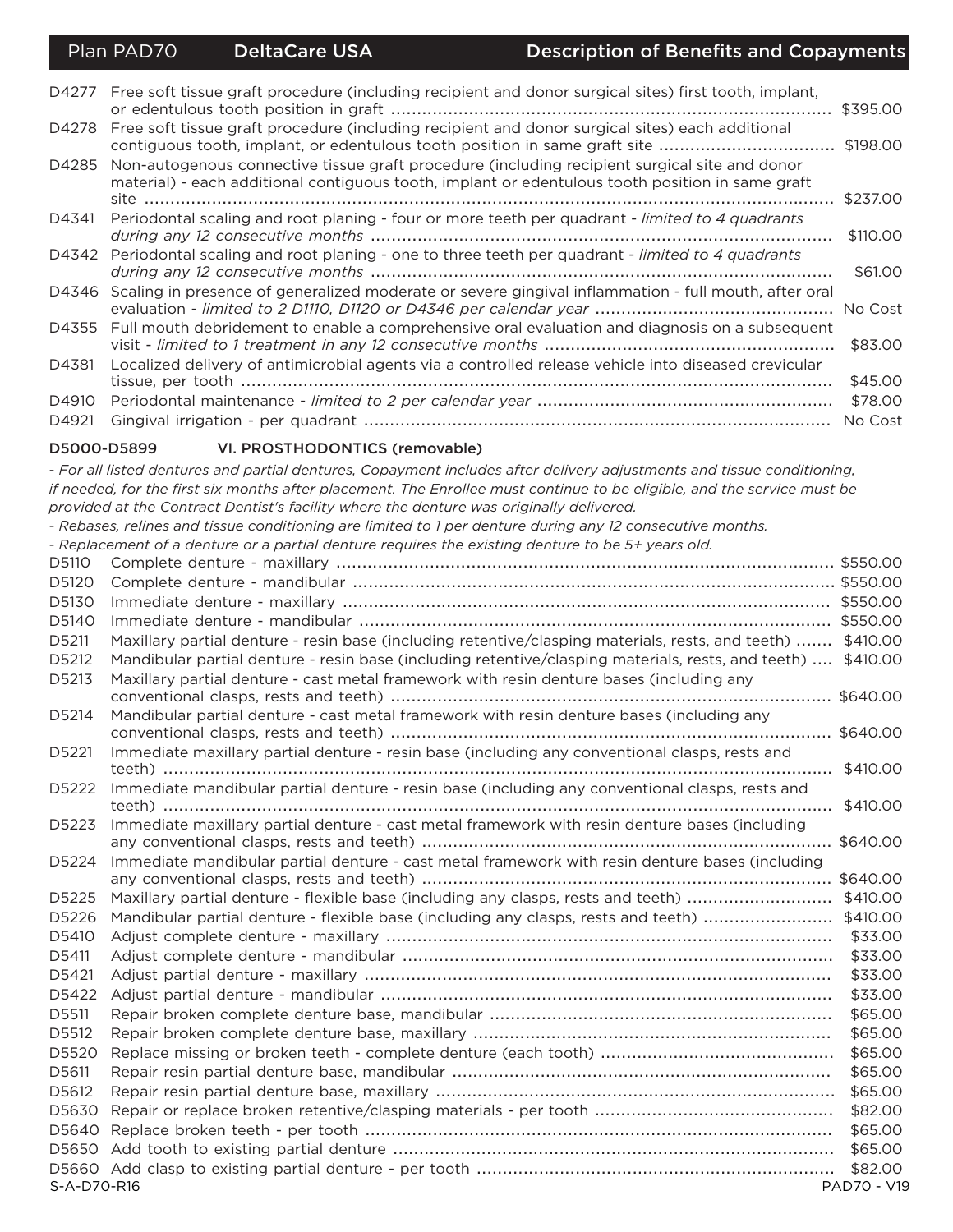| D5710 |                                                                                            | \$195.00 |
|-------|--------------------------------------------------------------------------------------------|----------|
| D5711 |                                                                                            | \$195,00 |
| D5720 |                                                                                            | \$195,00 |
| D5721 |                                                                                            | \$195,00 |
| D5730 |                                                                                            | \$115,00 |
| D5731 |                                                                                            | \$115,00 |
| D5740 |                                                                                            | \$115.00 |
| D5741 |                                                                                            | \$115,00 |
| D5750 |                                                                                            | \$170.00 |
| D5751 |                                                                                            | \$170.00 |
| D5760 |                                                                                            | \$170.00 |
| D5761 |                                                                                            | \$170.00 |
| D5810 |                                                                                            | \$295.00 |
| D5811 |                                                                                            |          |
| D5820 | Interim partial denture (maxillary) - limited to 1 in any 12 consecutive months  \$235.00  |          |
| D5821 | Interim partial denture (mandibular) - limited to 1 in any 12 consecutive months  \$235,00 |          |

D5900-D5999 VII. MAXILLOFACIAL PROSTHETICS - Not Covered

D6000-D6199 VIII. IMPLANT SERVICES - Not Covered

#### D6200-D6999 IX. PROSTHODONTICS, fixed (each retainer and each pontic constitutes a unit in a fixed partial denture [bridge])

- When a crown and/or pontic exceeds six units in the same treatment plan, an Enrollee may be charged an additional \$130.00 per unit, beyond the 6th unit.

- Replacement of a crown, pontic, inlay, onlay or stress breaker requires the existing bridge to be 5+ years old.

| D6210       |                                                                                  |                    |
|-------------|----------------------------------------------------------------------------------|--------------------|
| D6211       |                                                                                  |                    |
| D6212       |                                                                                  |                    |
| D6214       |                                                                                  |                    |
| D6240       |                                                                                  |                    |
| D6241       |                                                                                  |                    |
| D6242       |                                                                                  |                    |
|             |                                                                                  |                    |
|             |                                                                                  |                    |
|             |                                                                                  |                    |
|             |                                                                                  |                    |
|             |                                                                                  |                    |
| D6606       |                                                                                  |                    |
| D6607       |                                                                                  |                    |
| D6610       |                                                                                  |                    |
| D6611       |                                                                                  |                    |
| D6612       |                                                                                  |                    |
| D6613       | Retainer onlay - cast predominantly base metal, three or more surfaces  \$405.00 |                    |
| D6614       |                                                                                  |                    |
| D6615       |                                                                                  |                    |
| D6624       |                                                                                  |                    |
| D6634       |                                                                                  |                    |
| D6740       |                                                                                  |                    |
| D6750       |                                                                                  |                    |
| D6751       |                                                                                  |                    |
| D6752       |                                                                                  |                    |
| D6780       |                                                                                  |                    |
| D6781       |                                                                                  |                    |
| D6782       |                                                                                  |                    |
| D6790       |                                                                                  |                    |
| D6791       |                                                                                  |                    |
| D6792       |                                                                                  |                    |
| S-A-D70-R16 |                                                                                  | <b>PAD70 - V19</b> |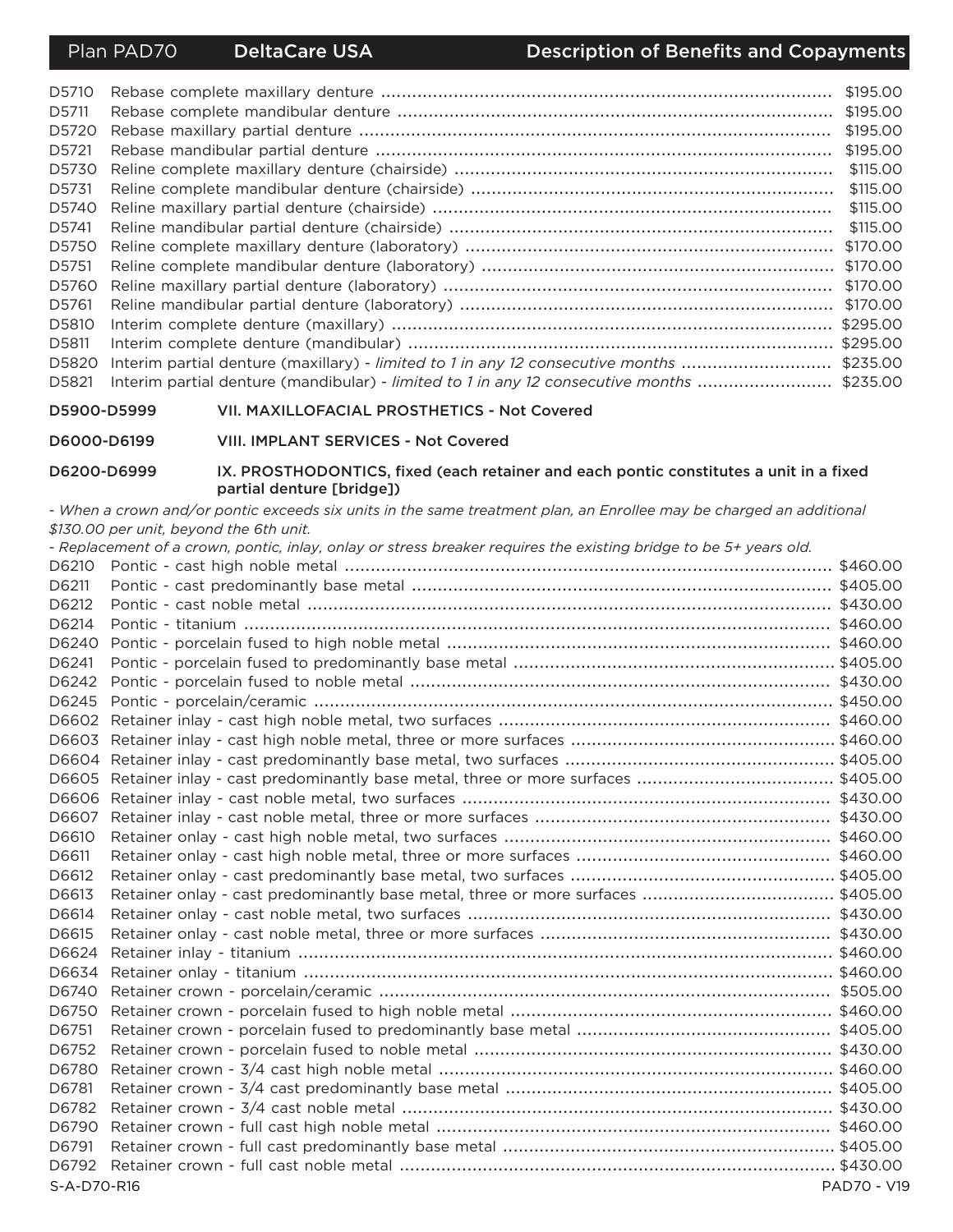| D7000-D7999 | X. ORAL AND MAXILLOFACIAL SURGERY                                                                          |          |
|-------------|------------------------------------------------------------------------------------------------------------|----------|
|             | - Includes preoperative and postoperative evaluations and treatment under a local anesthetic.              |          |
| D7111       |                                                                                                            | \$50.00  |
| D7140       | Extraction, erupted tooth or exposed root (elevation and/or forceps removal)                               | \$50.00  |
| D7210       | Extraction, erupted tooth requiring removal of bone and/or sectioning of tooth, and including              |          |
|             |                                                                                                            | \$100.00 |
| D7220       |                                                                                                            | \$110,00 |
| D7230       |                                                                                                            |          |
| D7240       |                                                                                                            |          |
| D7241       | Removal of impacted tooth - completely bony, with unusual surgical complications  \$220.00                 |          |
| D7250       |                                                                                                            |          |
| D7251       |                                                                                                            |          |
| D7260       |                                                                                                            | \$315.00 |
| D7261       |                                                                                                            | \$315.00 |
| D7270       | Tooth reimplantation and/or stabilization of accidentally evulsed or displaced tooth                       | \$155.00 |
| D7280       |                                                                                                            | \$185.00 |
| D7283       |                                                                                                            | \$44.00  |
| D7285       |                                                                                                            | \$155.00 |
| D7286       | Incisional biopsy of oral tissue - soft - does not include pathology laboratory procedures                 | \$120.00 |
| D7287       |                                                                                                            | \$67,00  |
| D7288       |                                                                                                            | \$67.00  |
| D7310       | Alveoloplasty in conjunction with extractions - four or more teeth or tooth spaces, per quadrant  \$100.00 |          |
| D7311       | Alveoloplasty in conjunction with extractions - one to three teeth or tooth spaces, per quadrant           | \$50.00  |
| D7320       | Alveoloplasty not in conjunction with extractions - four or more teeth or tooth spaces, per                |          |
|             |                                                                                                            | \$135,00 |
| D7321       | Alveoloplasty not in conjunction with extractions - one to three teeth or tooth spaces, per                |          |
|             |                                                                                                            | \$66,00  |
| D7450       | Removal of benign odontogenic cyst or tumor - lesion diameter up to 1.25 cm                                | \$170.00 |
| D7451       | Removal of benign odontogenic cyst or tumor - lesion diameter greater than 1.25 cm                         | \$170.00 |
| D7471       |                                                                                                            |          |
| D7472       |                                                                                                            |          |
| D7473       |                                                                                                            |          |
| D7485       |                                                                                                            | \$135.00 |
| D7510       |                                                                                                            | \$66,00  |
| D7511       | Incision and drainage of abscess - intraoral soft tissue - complicated (includes drainage of multiple      |          |
|             |                                                                                                            |          |
| D7960       | Frenulectomy - also known as frenectomy or frenotomy - separate procedure not incidental to                |          |
|             |                                                                                                            | \$11.00  |
|             |                                                                                                            | \$17.00  |

#### D8000-D8999 **XI. ORTHODONTICS**

- The listed Copayment for each phase of orthodontic treatment (limited, interceptive or comprehensive) covers up to 24 months of active treatment. Beyond 24 months, an additional monthly fee, not to exceed \$125.00, may apply. - The Retention Copayment includes adjustments and/or office visits up to 24 months.

#### Pre and post orthodontic records include:

D0210 Intraoral - complete series of radiographic images

- D0322 Tomographic survey
- D0330 Panoramic radiographic image
- D0340 2D cephalometric radiographic image acquisition, measurement and analysis
- D0350 2D oral/facial photographic images obtained intraorally or extraorally
- D0351 3D photographic image
- D0470 Diagnostic casts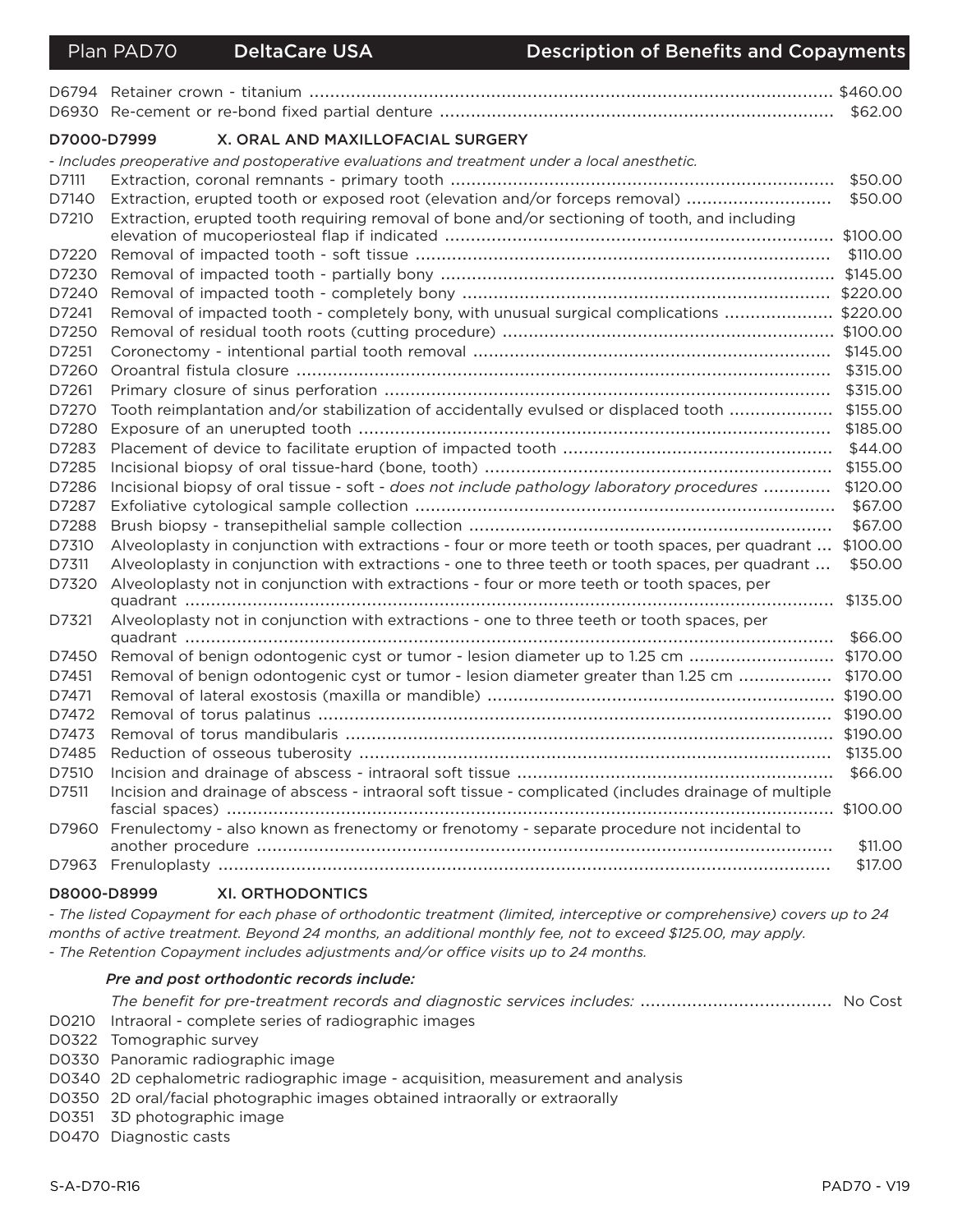| D0210<br>D0470            | Intraoral - complete series of radiographic images<br>Diagnostic casts                                                                                                                                                                                                                                                             | \$70.00  |
|---------------------------|------------------------------------------------------------------------------------------------------------------------------------------------------------------------------------------------------------------------------------------------------------------------------------------------------------------------------------|----------|
| D8060<br>D8070            | Comprehensive orthodontic treatment of the transitional dentition - child or adolescent to age 19. \$2,774.00<br>D8080 Comprehensive orthodontic treatment of the adolescent dentition - adolescent to age 19 \$2,774.00<br>D8090 Comprehensive orthodontic treatment of the adult dentition - adults, including covered dependent |          |
| D8660<br>D8670 -<br>D8680 | Pre-orthodontic treatment examination to monitor growth and development<br>Orthodontic retention (removal of appliances, construction and placement of removable retainers)                                                                                                                                                        | \$61.00  |
| D8681<br>D8999            | Unspecified orthodontic procedure, by report - includes treatment planning session and records  \$175.00                                                                                                                                                                                                                           | \$345.00 |
| D9000-D9999               | <b>XII. ADJUNCTIVE GENERAL SERVICES</b>                                                                                                                                                                                                                                                                                            |          |
| D9110                     |                                                                                                                                                                                                                                                                                                                                    | \$45.00  |
| D9219                     |                                                                                                                                                                                                                                                                                                                                    |          |
| D9222                     |                                                                                                                                                                                                                                                                                                                                    | \$73.00  |
| D9223                     |                                                                                                                                                                                                                                                                                                                                    | \$73.00  |
| D9239                     |                                                                                                                                                                                                                                                                                                                                    | \$73.00  |
| D9243                     | Intravenous moderate (conscious) sedation/analgesia - each subsequent 15 minute increment                                                                                                                                                                                                                                          | \$73.00  |
| D9310                     | Consultation - diagnostic service provided by dentist or physician other than requesting dentist or                                                                                                                                                                                                                                |          |
|                           |                                                                                                                                                                                                                                                                                                                                    | No Cost  |
| D9311                     |                                                                                                                                                                                                                                                                                                                                    | No Cost  |
| D9430                     | Office visit for observation (during regularly scheduled hours) - no other services performed  No Cost                                                                                                                                                                                                                             |          |
|                           |                                                                                                                                                                                                                                                                                                                                    | \$70.00  |
|                           |                                                                                                                                                                                                                                                                                                                                    | No Cost  |
| D9932                     |                                                                                                                                                                                                                                                                                                                                    |          |
| D9933                     |                                                                                                                                                                                                                                                                                                                                    | No Cost  |
|                           |                                                                                                                                                                                                                                                                                                                                    |          |
|                           |                                                                                                                                                                                                                                                                                                                                    |          |
|                           |                                                                                                                                                                                                                                                                                                                                    | \$10.00  |
|                           | D9944 Occlusal guard - hard appliance, full arch - limited to 1 D9944, D9945 or D9946 in 24 months  \$255.00                                                                                                                                                                                                                       |          |
|                           | D9945 Occlusal guard - soft appliance, full arch - limited to 1 D9944, D9945 or D9946 in 24 months  \$255.00                                                                                                                                                                                                                       |          |
|                           | D9946 Occlusal guard - hard appliance, partial arch - limited to 1 D9944, D9945 or D9946 in 24 months  \$255.00                                                                                                                                                                                                                    |          |
| D9951                     |                                                                                                                                                                                                                                                                                                                                    | \$50.00  |
| D9952                     |                                                                                                                                                                                                                                                                                                                                    |          |
| D9975                     | External bleaching for home application, per arch; includes materials and fabrication of custom<br>trays - limited to one bleaching tray and gel for two weeks of self-treatment                                                                                                                                                   | \$165.00 |
|                           |                                                                                                                                                                                                                                                                                                                                    | No Cost  |
| D9991                     |                                                                                                                                                                                                                                                                                                                                    | No Cost  |
| D9992                     |                                                                                                                                                                                                                                                                                                                                    | No Cost  |
| D9995                     |                                                                                                                                                                                                                                                                                                                                    | No Cost  |
| D9996                     | Teledentistry - asynchronous; information stored and forwarded to dentist for subsequent review                                                                                                                                                                                                                                    | No Cost  |

If services for a listed procedure are performed by the assigned Contract Dentist, the Enrollee pays the specified Copayment. Listed procedures which require a Dentist to provide specialized services, and are referred by the assigned Contract Dentist, must be authorized by the Plan. The Enrollee pays the Copayment specified for such services.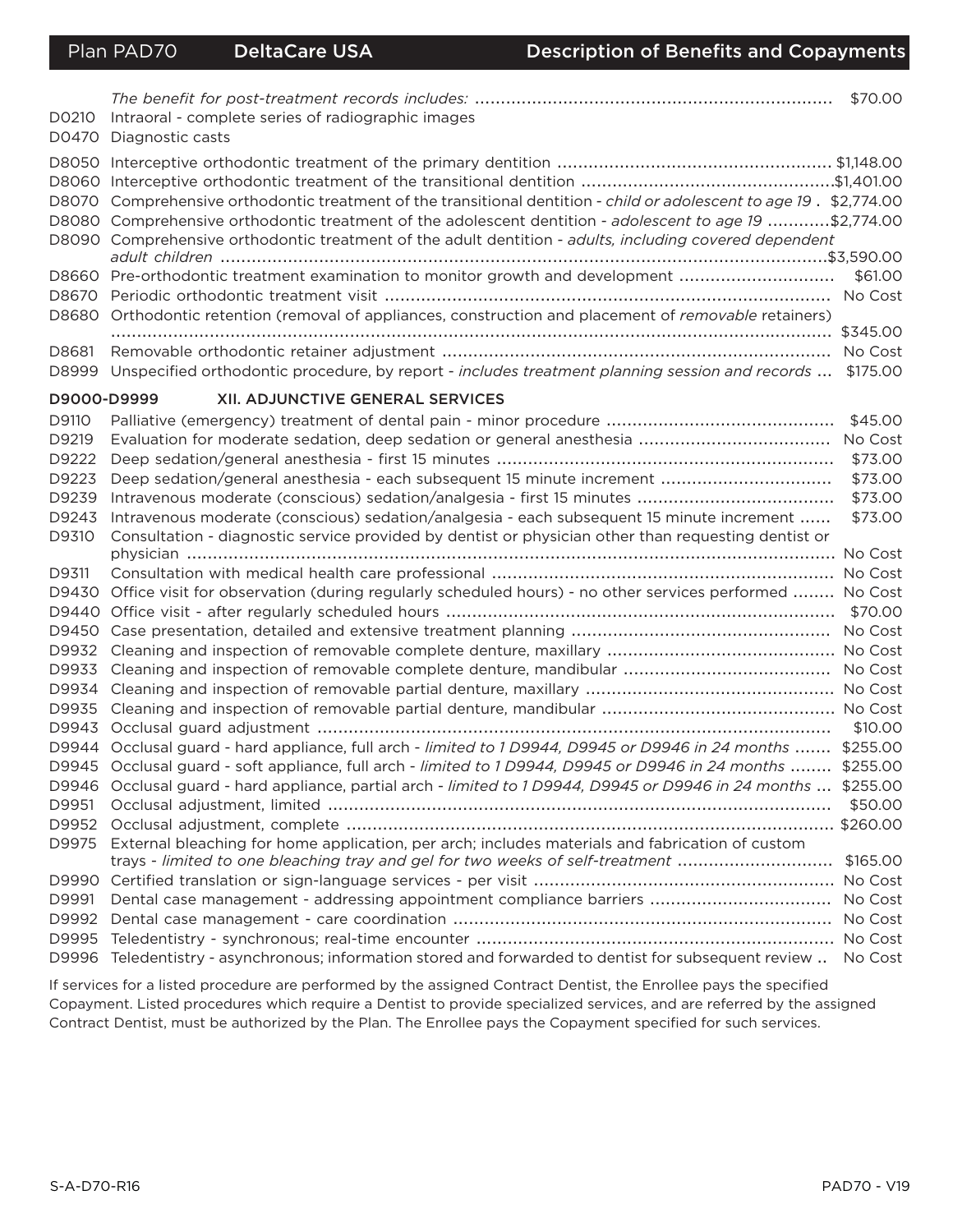#### **SCHEDULE B**

#### **Limitations of Benefits**

- $1<sup>1</sup>$ The frequency of certain Benefits is limited. All frequency limitations are listed in Schedule A, Description of Benefits and Copayments.
- 2. If the Enrollee accepts a treatment plan from the Contract Dentist that includes any combination of more than six crowns, bridge pontics and/or bridge retainers, the Enrollee may be charged an additional \$130.00 above the listed Copayment for each of these services after the sixth unit has been provided.
- 3. General anesthesia and/or intravenous sedation/analgesia is limited to treatment by a contracted oral surgeon and in conjunction with an approved referral for the removal of one or more partial or full bony impactions, (Procedures D7230, D7240, and D7241).
- 4. Benefits provided by a pediatric Dentist are limited to children through age seven following an attempt by the assigned Contract Dentist to treat the child and upon Authorization by Delta Dental, less applicable Copayments. Exceptions for medical conditions, regardless of age limitation, will be considered on an individual basis.
- The cost to an Enrollee receiving orthodontic treatment whose coverage is cancelled or terminated for any reason 5. will be based on the Contract Orthodontist's usual fee for the treatment plan. The Contract Orthodontist will prorate the amount for the number of months remaining to complete treatment. The Enrollee makes payment directly to the Contract Orthodontist as arranged.
- 6. Orthodontic treatment in progress is limited to new DeltaCare USA Enrollees who, at the time of their original effective date, are in active treatment started under their previous employer sponsored dental plan, as long as they continue to be eligible under the DeltaCare USA program. Active treatment means tooth movement has begun. Enrollees are responsible for all Copayments and fees subject to the provisions of their prior dental plan. Delta Dental is financially responsible only for amounts unpaid by the prior dental plan for qualifying orthodontic cases.

#### **Exclusions of Benefits**

- Any procedure that is not specifically listed under Schedule A, Description of Benefits and Copayments. 1.
- 2. Any procedure that in the professional opinion of the Contract Dentist:
	- a. has poor prognosis for a successful result and reasonable longevity based on the condition of the tooth or teeth and/or surrounding structures, or
	- b. is inconsistent with generally accepted standards for dentistry.
- 3. Services solely for cosmetic purposes, with the exception of procedure D9975 (External bleaching for home application, per arch), or for conditions that are a result of hereditary or developmental defects, such as cleft palate, upper and lower jaw malformations, congenitally missing teeth and teeth that are discolored or lacking enamel, except for the treatment of newborn children with congenital defects or birth abnormalities.
- 4. Porcelain crowns, porcelain fused to metal, cast metal or resin with metal type crowns and fixed partial dentures (bridges) for children under 16 years of age.
- 5. Lost or stolen appliances including, but not limited to, full or partial dentures, space maintainers and crowns and fixed partial dentures (bridges).
- 6. Procedures, appliances or restoration if the purpose is to change vertical dimension, or to diagnose or treat abnormal conditions of the temporomandibular joint (TMJ).
- $7<sub>1</sub>$ Precious metal for removable appliances, metallic or permanent soft bases for complete dentures, porcelain denture teeth, precision abutments for removable partials or fixed partial dentures (overlays, implants, and appliances associated therewith) and personalization and characterization of complete and partial dentures.
- 8. Implant-supported dental appliances and attachments, implant placement, maintenance, removal and all other services associated with a dental implant.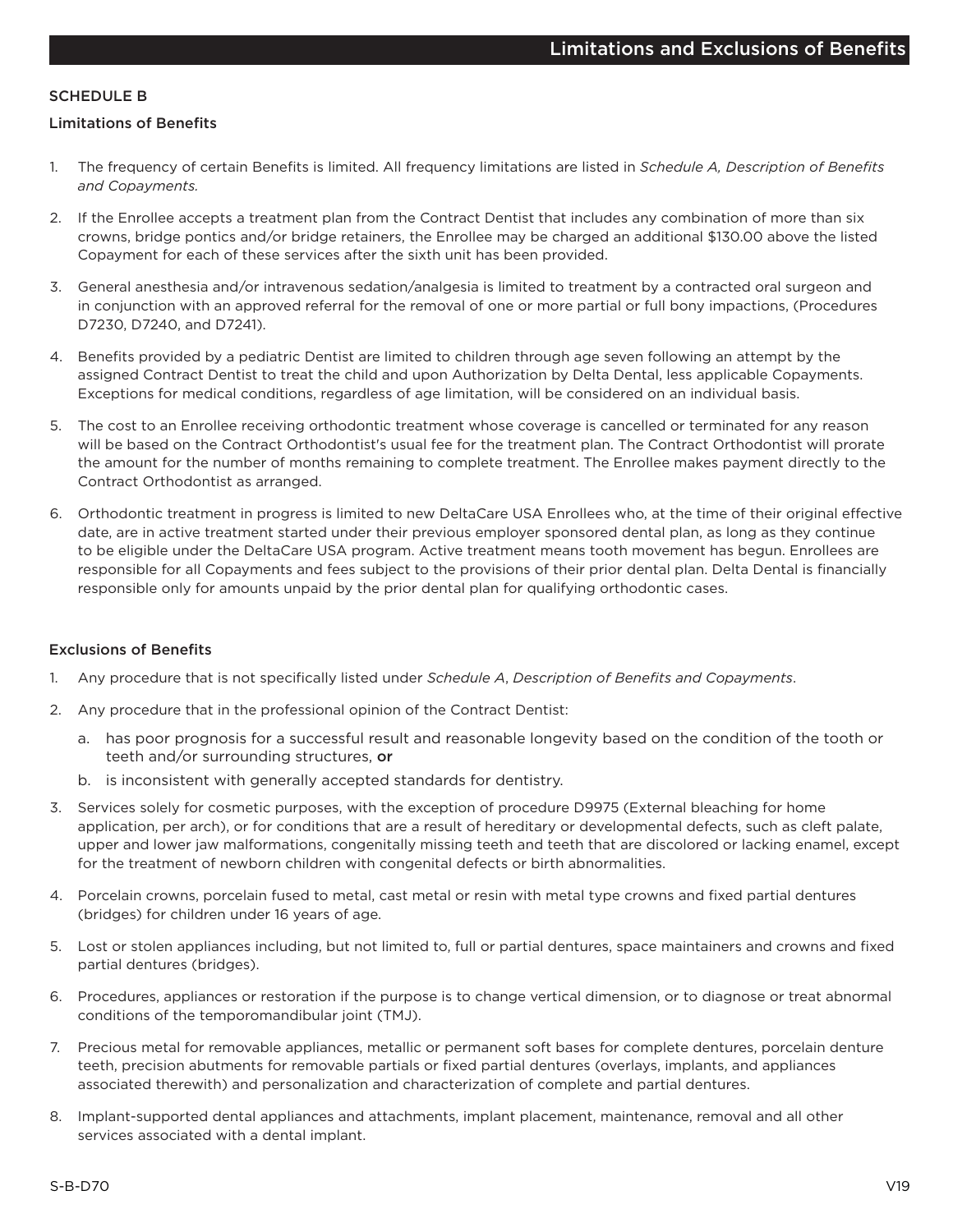- 9. Consultations for non-covered benefits.
- 10. Dental services received from any dental facility other than the assigned Contract Dentist, an authorized dental specialist, or a Contract Orthodontist except for Emergency Services as described in the Contract and/or Evidence of Coverage.
- 11. All related fees for admission, use, or stays in a hospital, out-patient surgery center, extended care facility, or other similar care facility.
- 12. Prescription drugs.
- 13. Dental expenses incurred in connection with any dental or orthodontic procedure started before the Enrollee's eligibility with the DeltaCare USA Program. Examples include: teeth prepared for crowns, root canals in progress, full or partial dentures for which an impression has been taken and orthodontics unless qualified for the orthodontic treatment in progress provision.
- 14. Lost, stolen or broken orthodontic appliances.
- 15. Changes in orthodontic treatment necessitated by accident of any kind.
- 16. Myofunctional and parafunctional appliances and/or therapies.
- 17. Composite or ceramic brackets, lingual adaptation of orthodontic bands and other specialized or cosmetic alternatives to standard fixed and removable orthodontic appliances.
- 18. Treatment or appliances that are provided by a Dentist whose practice specializes in prosthodontic services.